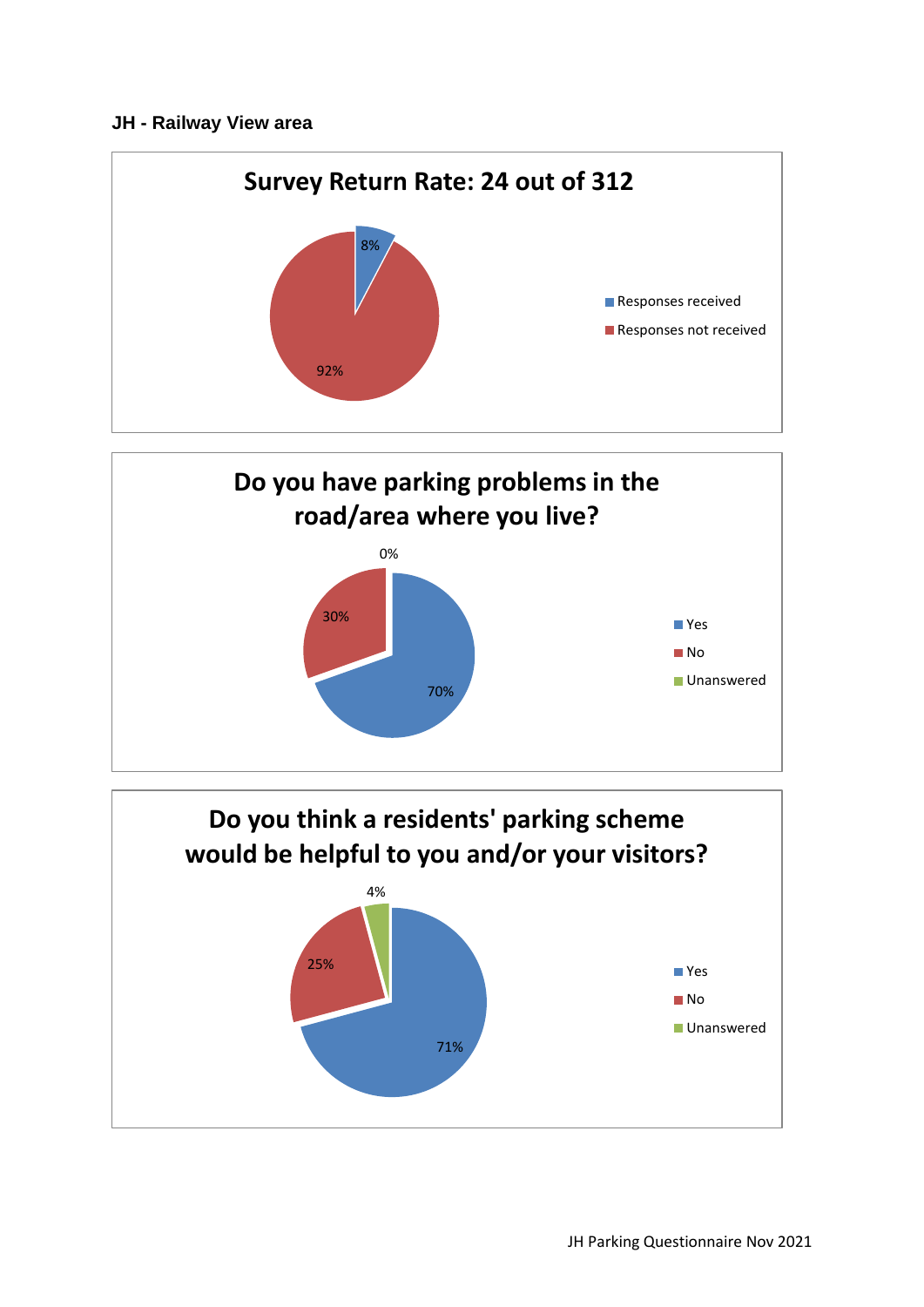



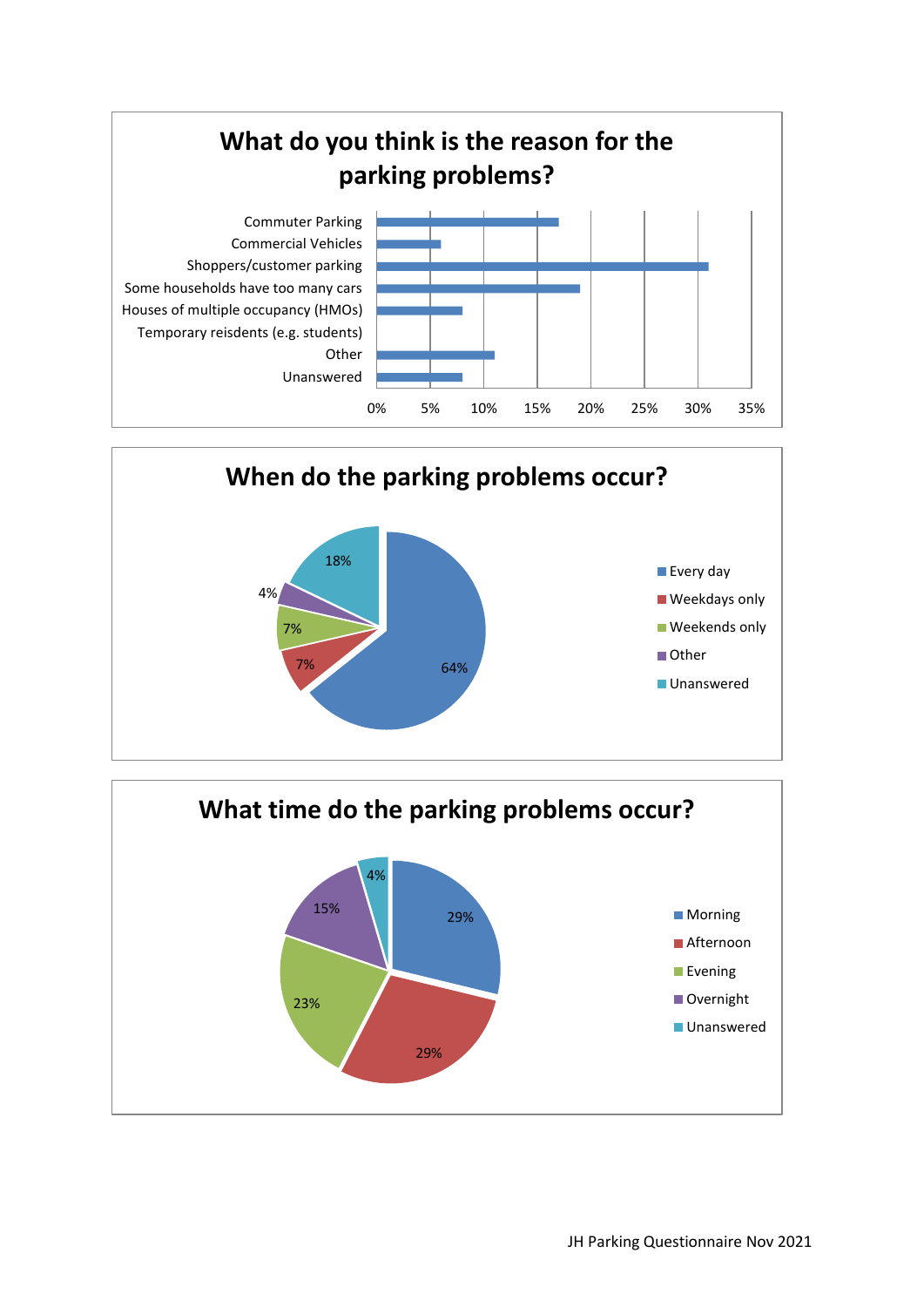## **Equalities questions**





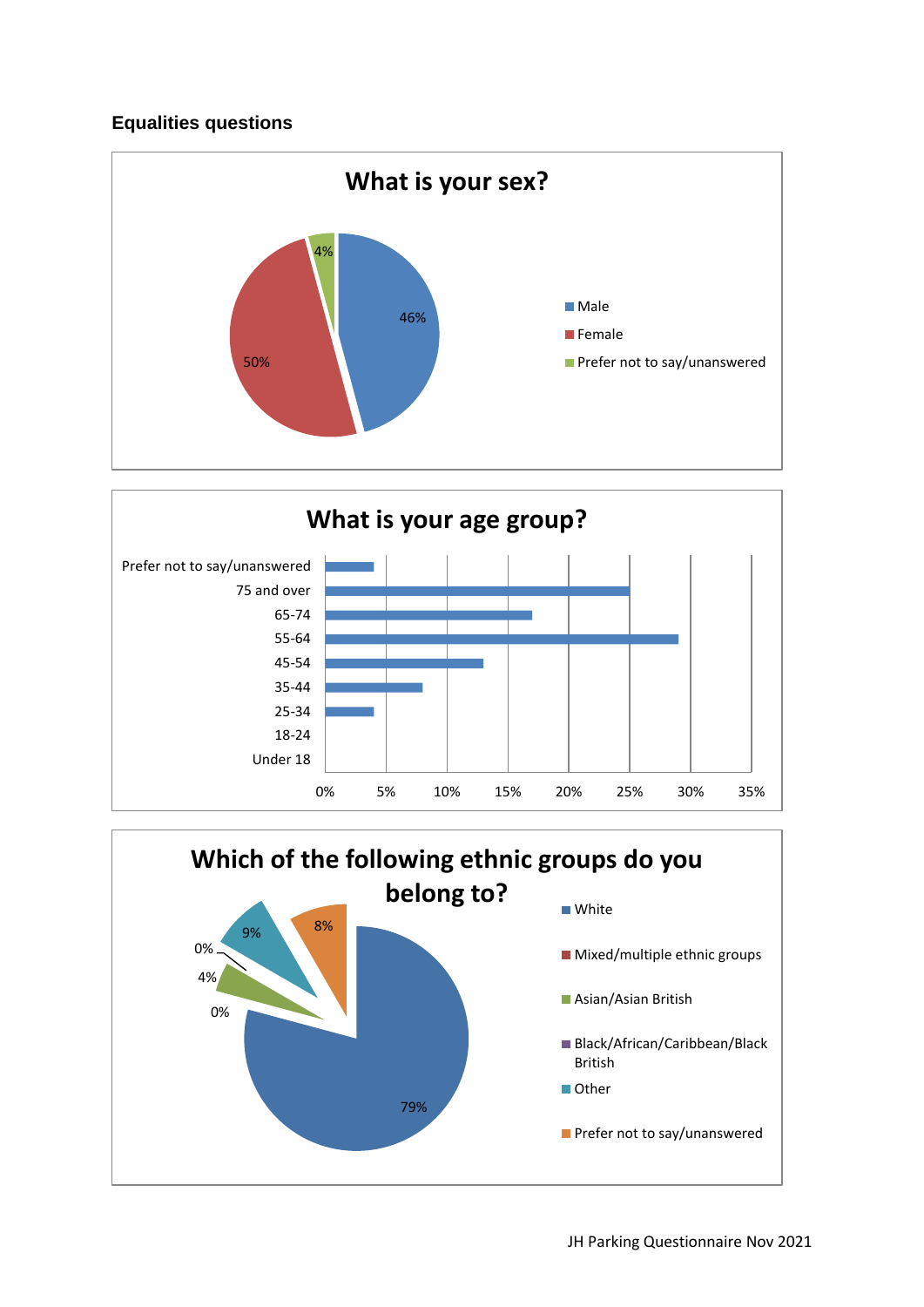



| <b>Road Name</b>                                                                                | For            | <b>Against</b> | <b>Undecided</b> | No. of<br>surveys<br>received | No. of<br>properties<br>surveyed |
|-------------------------------------------------------------------------------------------------|----------------|----------------|------------------|-------------------------------|----------------------------------|
| <b>Arundel Street</b><br>(between Upper<br>Arundel St and east<br>of Northam St.<br>South only) | $\overline{2}$ |                | 0                | 3                             | 15                               |
| <b>Bridgeside Close</b>                                                                         | 0              | 1              | 0                | 1                             | 36                               |
| <b>Canal Walk</b>                                                                               | $\overline{2}$ | $\Omega$       | 1                | 3                             | 55                               |
| <b>Cottage View</b>                                                                             | $\overline{0}$ | 2              | 0                | $\overline{2}$                | 30                               |
| Glidden Close                                                                                   | $\overline{2}$ |                | 0                | 3                             | 32                               |
| <b>Highfield Road</b>                                                                           | 8              |                | $\Omega$         | 9                             | 76                               |
| <b>Milford Road</b>                                                                             | 3              | 0              | 0                | 3                             | 23                               |
| <b>Railway View</b>                                                                             | 0              | $\Omega$       | 0                | 0                             | 43                               |